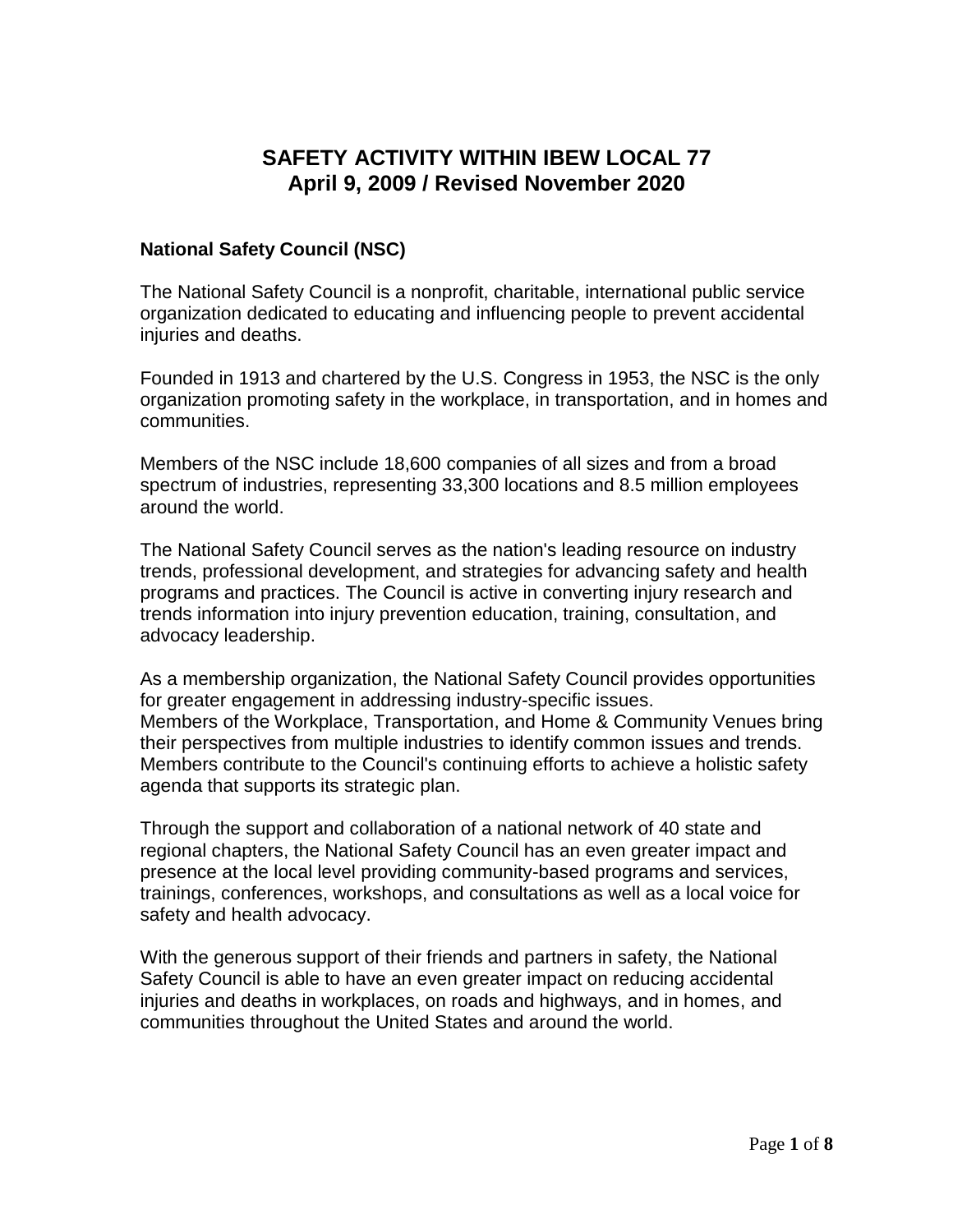## **NSC Labor Division**

Members of Labor Division work with hundreds of other union-based safety professionals and government regulators. Through administrative, professional, and special interest committees to target various safety and health concerns within the labor community.

Assigned members: Bill Meyer, Steve Cant, & Larry Becht

### **IBEW Safety and Health Caucus**

IBEW members from a variety of backgrounds have formed an advisory group to address one the Brotherhood's biggest historical priorities: safety.

At twice-yearly meetings scheduled around National Safety Council Labor Division sessions, the IBEW Safety Caucus makes recommendations on mobilizing organization resources to deal with the pressing health and safety issues of the day. With approximately 100 members from every IBEW branch and region, the caucus serves as a forum for education, training support and resources. It also helps local union safety and health committees investigate accidents and coordinates with the IBEW Safety Department to promote safety and health as it relates to the industries in which IBEW members work.

Assigned members: Bill Meyer, Alternate: Steve Cant

## **OSHA Partnership IBEW/NECA (Best Practices)**

OSHA has joined with representatives from the power transmission and distribution industry, as well as trade and labor representatives, to develop a common vision and commitment to provide employees in the electrical transmission and distribution industry (the "Industry") with a safe and healthful workplace, and to demonstrate leadership, responsibility and accountability in furthering worker health and safety.

The primary goal of the Partnership is to reduce the number of fatalities, injuries, and illnesses in the Industry. Additionally, the Partnership will aim to:

- 1. Perform data analysis as a means to establish causes of fatalities, injuries, and illnesses for electrical work in the Industry.
- 2. Develop recommended Best Practices to reduce the number of fatalities, injuries, and illnesses that directly correspond to the identified causes, as well as any other significant hazards identified by the Partnership.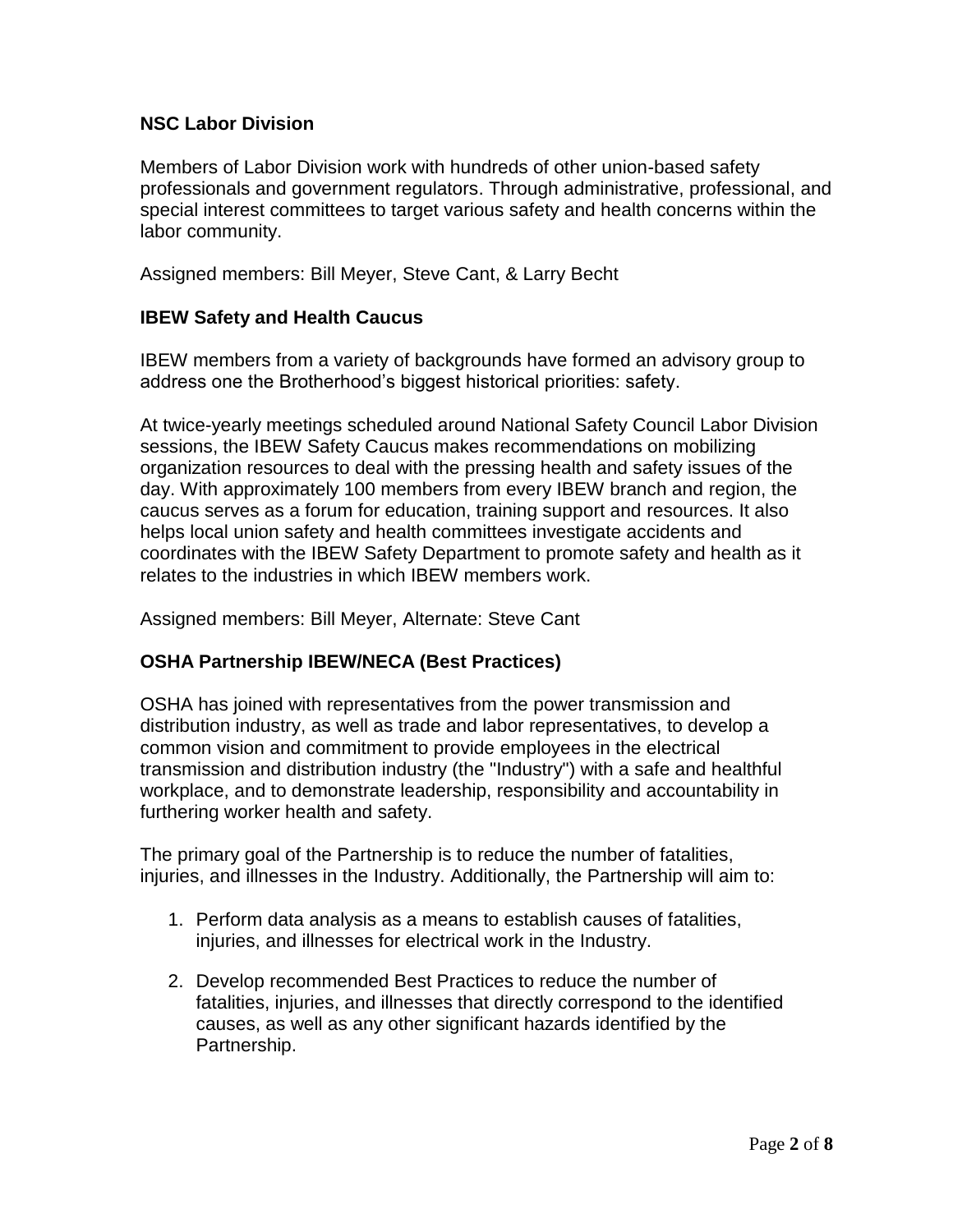- 3. Ensure that the Industry Partners' employees are effectively trained to utilize the established Best Practices.
- 4. Effectively communicate safety and health Best Practices, and other useful safety and health information, within the Industry.
- 5. Establish an effective evaluation strategy to ensure that the goals of the OSP are met.

Partnership goals will be achieved through strategies and objectives that include:

- 1. Analyze accident and incident data to identify common causes for fatalities, injuries, and illnesses suffered by linemen, apprentices, and other appropriate job classifications.
- 2. Develop recommended Best Practices for each identified cause.
- 3. Develop implementation strategies for each Best Practice and share these strategies among the partners.
- 4. Identify training criteria for foremen, general foremen, supervisors, linemen, and apprentices, including training to promote industry culture change to place value on safety and health.

Significant progress towards achieving the Partnership's goals was made during the first two years of work. Ten years of industry fatality data was collected and analyzed to determine trends. The Partners then created an industry-specific OSHA 10-Hour training course that focuses on areas pertinent to the industry and highlights safety measures that impact the identified fatality trend areas. To date, more than 2,100 employees have received this training. Additionally, in conjunction with the renewal of the Partnership Agreement in August 2006, the partners agreed to implement several industry best practices, including:

- **Job Briefings**
- **Pre-use inspection of Rubber Protective Equipment**
- **Administrative Controls**
- **Qualified Observer**
- **Insulate and Isolate Safety Performance Check**
- **Lock to Lock Use of Rubber Gloves and Sleeves**

**OSHA Partnership IBEW/NECA continued (Best Practices)**

**Task Team III (Live Line Tools/Rubber Glove & Sleeves) Invited participation:** Rick Strait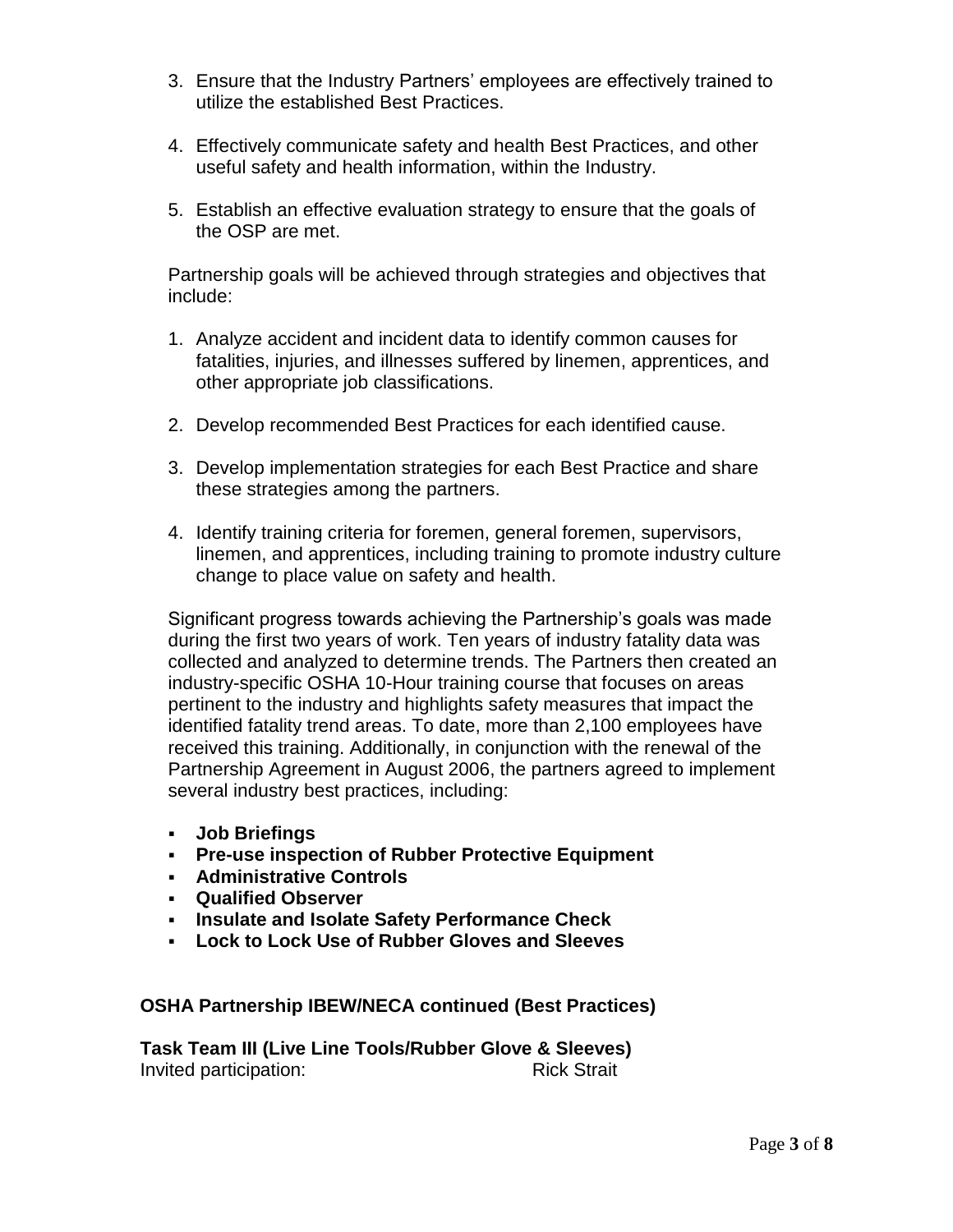## **Electrical Utility Safety Advisory Committee (EUSAC)**

Voting Members: Local 77

Damian Hernandez – President (Voting) Rex Habner – Business Manager (Voting) Steve Cant, Business Representative (Voting) Charles Campy – Puget Sound Energy Bill Meyer – Snohomish Co. PUD (Voting) Larry Becht – Grant Co. PUD Justin Bean – Avista (Voting) Brad Kime – Snohomish Co. PUD

#### **Local 77 Accident Investigation Committee**

#### **Mission Statement:**

The I.B.E.W. International mandates that all Local Unions report accidents to the International Office. Each accident investigator is assigned a geographic area and is asked to investigate all fatalities, electrical contacts, and equipment failure accidents. In some cases other types of serious accidents may be investigated as well. The goal of Local 77 is to provide information to the membership to help avoid future accidents. Local 77's purpose is to point out accident factors to assist its members. Local 77's investigations do not assign blame or establish responsibility.

#### **Committee Members and Assignment Areas:**

### **SNOHOMISH**

#### **Jacob C. Morgan** - **CHAIR**

Cell# (425) 760-2705 E-mail: jakemorgan425@aol.com

#### **CONSTRUCTION; CONSTRUCTION/TREES**

**Dean Davis** (Constr.) Cell# 425.864.3696 Home# 425.739.4757 E-mail: deandavis77@hotmail.com

**Scott Busch:** (Constr./Trees) Cell# 360.589.2313; Home# 206.249.5428 Email: fishingyippyskippy@centurylink.net

**Andy Cross:** (Constr./Whatcom and Skagit Counties)) Cell# (360) 640-0389 E-mail: crossa75@hotmail.com

#### **CENTRALIA, COWLITZ, GRAYS HARBOR, LEWIS, MASON, PACIFIC & WAHKIAKUM**

**Damian Hernandez:** Cell# 360.880.9242 Home# 360.262.9241E-mail: [damianhernandez@ibew77.com](mailto:damianhernandez@ibew77.com)

**Daniel Perron:** Cell# 360.581.3323 Home# 360.532.9539 Email: [dperron1979@gmail.com](mailto:dperron1979@gmail.com)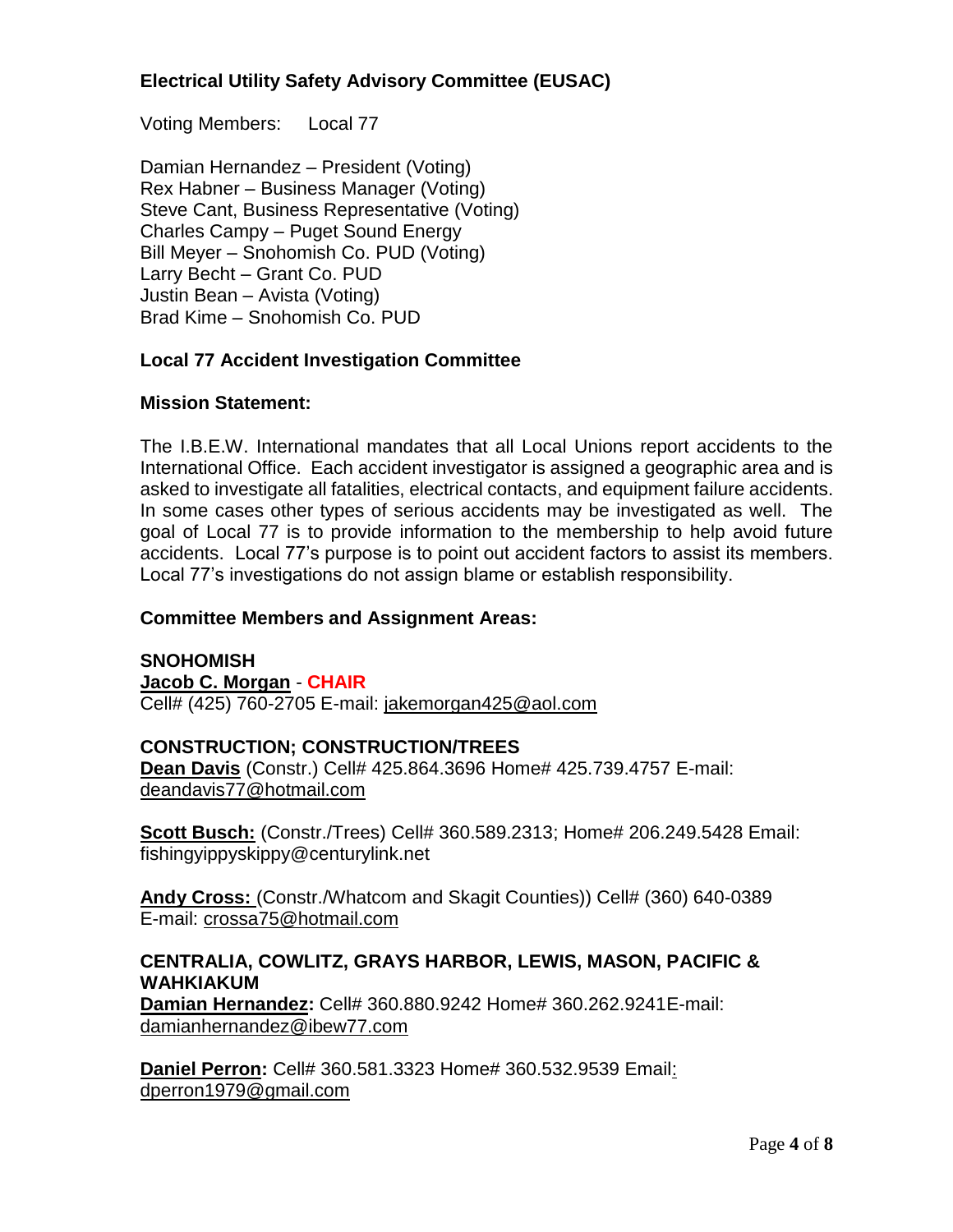### **AVISTA, INLAND POWER & LIGHT, LINCOLN, PEND O'REILLE & SPOKANE Daniel Flanagan:** Cell# 208.669.1279 Home# 208.882.5508 E-mail: [dan34lineman@hotlmail.com](mailto:dan34lineman@hotlmail.com)

#### **Michael Toutloff:** Cell# (509) 290-7223 E-mail: MikeToutloff@comcast.net

**Rick Luiten:** Cell# (509) 413-6568 E-mail: rluiten.ibew77@gmail.com

**BENTON CO. PUD, BENTON REA, CASHMERE, CHELAN, DOUGLAS, FERRY, FRANKLIN, GRANT, OKANOGAN, PUGET SOUND ENERGY & USBR Mark Bise:** Cell# (509) 631-1636 E-mail: mbise1802@gmail.com

### **KING COUNTY METRO LIGHT RAIL & DOT, SEATTLE DOT, SEATTLE CITY LIGHT, SEATTLE STEAM & WESTIN PBX**

**Lester Eastlick:** Cell# (206) 310-0145 Home# (206) 720-0098 E-mail: leastlick@comcast.net

**PUGET SOUND ENERGY Jeremy Aliment:** Cell# (425) 765-2633 E-mail: j.aliment96@gmail.com

**Derek Williams:** Cell# (509) 449-2635 E-mail: big\_dw\_43@hotmail.com

#### **OSHA 10 Hour Training Course**

The OSHA Outreach Training Program is our primary way to train workers in the basics of occupational safety and health. Through the program, individuals who complete a one-week OSHA trainer course are authorized to teach 10-hour or 30 hour courses in construction or general industry safety and health hazard recognition and prevention. Authorized trainers can receive OSHA course completion cards for their students. The OSHA 10 Hour Course for High Voltage Electrical Workers is available through Local 77.

#### **Current Trainers:**

### **Governor's Industrial Safety and Health Advisory Board**

Appointed Bill Meyer (Secretary)

The Governor's Industrial Advisory Board on Safety and Health is committed to promoting safe and healthy work environments for the people of Washington State by providing education and outreach training programs.

Every year the Governor's Industrial Safety and Health Conference offers two days of training and education, providing the latest tools, technologies and strategies for workplace safety and health. Alternating between the eastern and western side of the state, each year it attracts approximately 3,000 safety and health attendees. More than 300 volunteers, representing the diversity of industrial Washington contribute to its success year after year!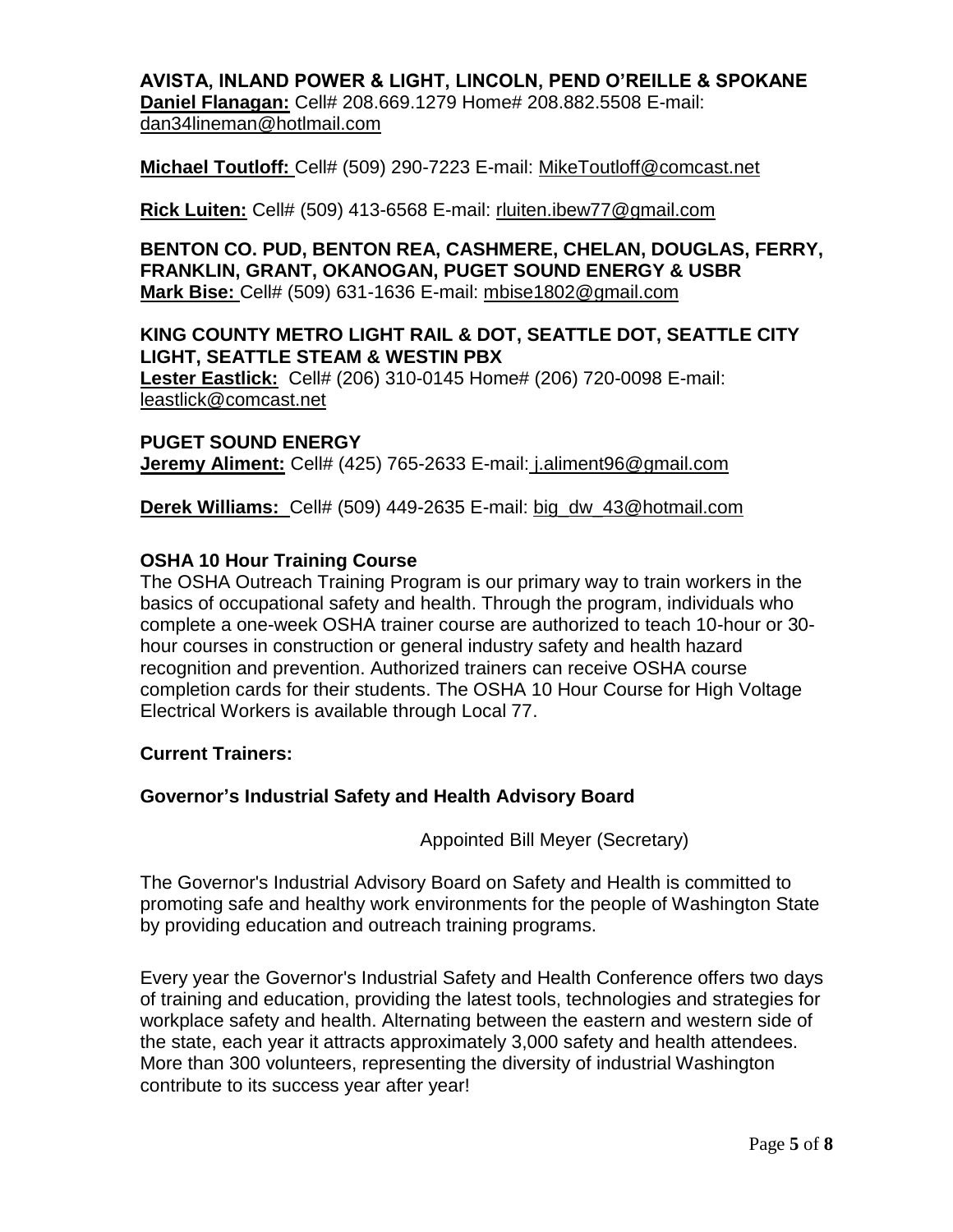### **Sub-Committees/Panels:**

## **Duties:**

The Panel Committees should consist of not less than three members appointed by each Advisory Board member from the industries and affiliation(s) which they represent. There shall be representation from both labor and management, except for Accident Prevention Fundamentals.

Panel members shall serve for one year, subject to re-appointment or replacement by the respective Advisory Board member.

The Panel Committees shall be responsible for outlining and finalizing the programs of the respective industries they represent for the Industrial Safety and Health Conference.

The Panel Committee members will assist in publicizing the conference; including distribution of promotional material.

The Assistant Director of the DOSH Services Division shall appoint one or more staff to serve as liaison between the Panel Committees. The Consultation, Education, and Outreach section of DOSH Services shall furnish support staff, statistical information, and assist with arrangements as needed.

#### **Panel Members:**

Electrical Panel (Pole-top Rescue) Bill Meyer, Chairman

Lance Stotts Bill Shaffer Karl Freudenstein Hassel Dotson Mark Johnston Larry Becht

Communication Panel **Bill Meyer** 

### Gas Panel **Bill Meyer**

## **WISHA Monitoring Committee**

This committee monitors the enforcement and implementation of the Washington Industrial Safety and Health Act, one of the strongest occupational safety and health laws in the country. Committee members testify on proposed job safety and health legislation, and participate in seminars and workshops on job safety and health issues. This committee is affiliated with the Washington State Labor Council and meets quarterly.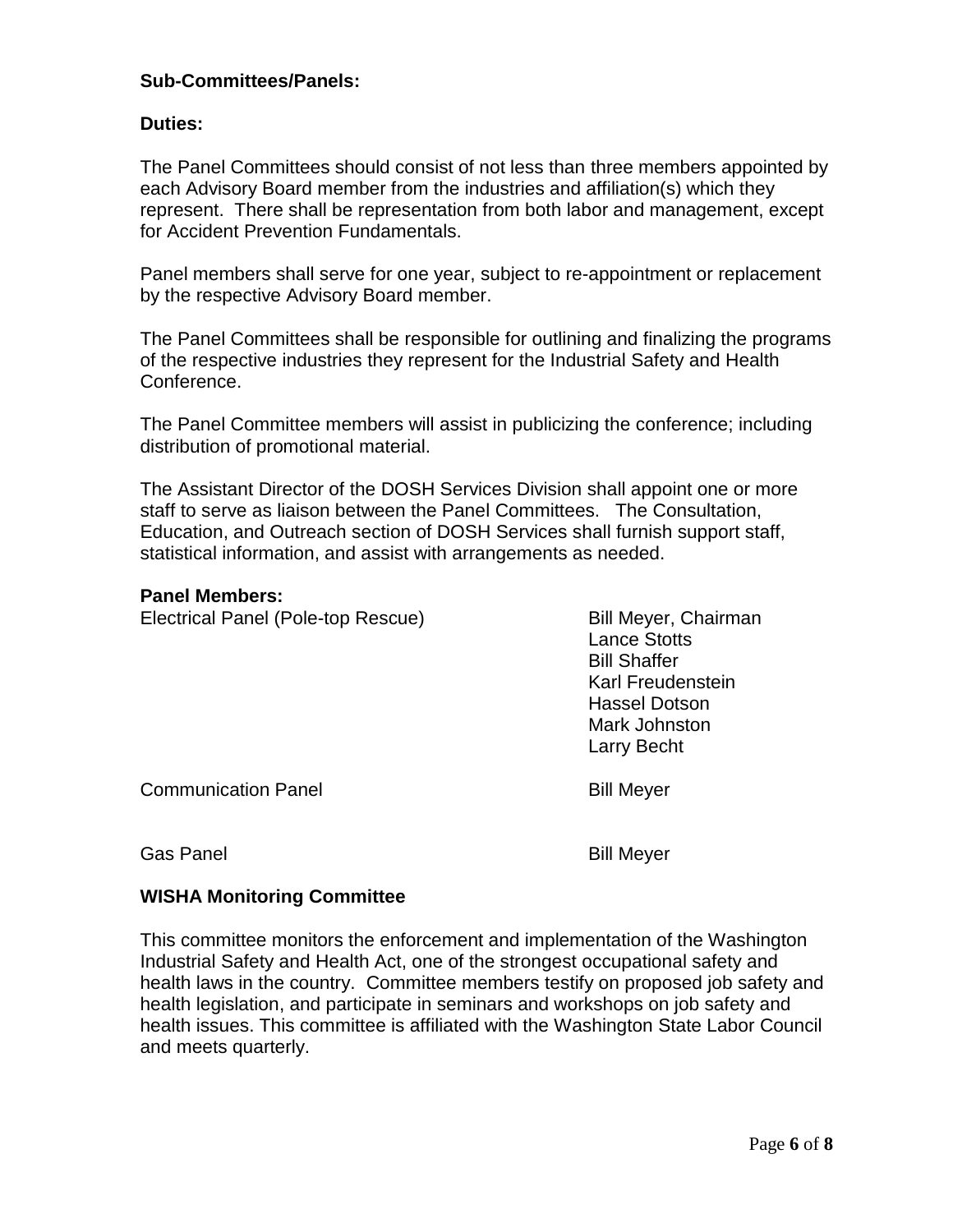## **WSDOT Traffic Control Oversight Committee**

The Traffic Control Oversight Committee (TCOC) is an interagency committee that has the designated authority by the Work Zone Safety Task Force and responsibility to administratively oversee training programs for Traffic Control Flagger, and Traffic Control Supervisor. The committee has members from WSDOT, Labor and Industries, State Board of Technical and Community Colleges, Employer, Employee, Utilities, Association of Cities and Counties, and Flagging Instructor Providers.

The committee meets at least quarterly to discuss Work Zone Traffic Control Training and Safety Issues.

#### **The Committee is Responsible For:**

- Establishing the minimum requirements for the qualification and training of flagging instructors authorized to issue the state Traffic Control Flagger card;
- Maintaining, modifying, and enforcing the criteria and administrative process for obtaining the State Traffic Control Flagger;
- Maintaining, modifying, and enforcing the criteria and administrative process for agreements of reciprocity with other states for Traffic Control Flagger, Traffic Control Supervisor;
- Providing suggestions and recommendations for the improvements of work zone safety and work zone safety education to the department through the Work Zone Safety Task Force; and,
- Communicating information on work zone safety issues and education to interested parties in the roadway construction and maintenance industry. Appointed Member: Bill Meyer

### **IBEW Local 77 Safety and Training Committee (Construction/Utility)**

President: Damian Hernandez

Business Mgr/. Rex Habner Financial Secretary

Staff Rep.'s Steve Cant

District 1 Bill Meyer, Jry. Lineman Snohomish Co. PUD Charles Campy **Puget Sound Energy** Brad Kime Snohomish Co. PUD